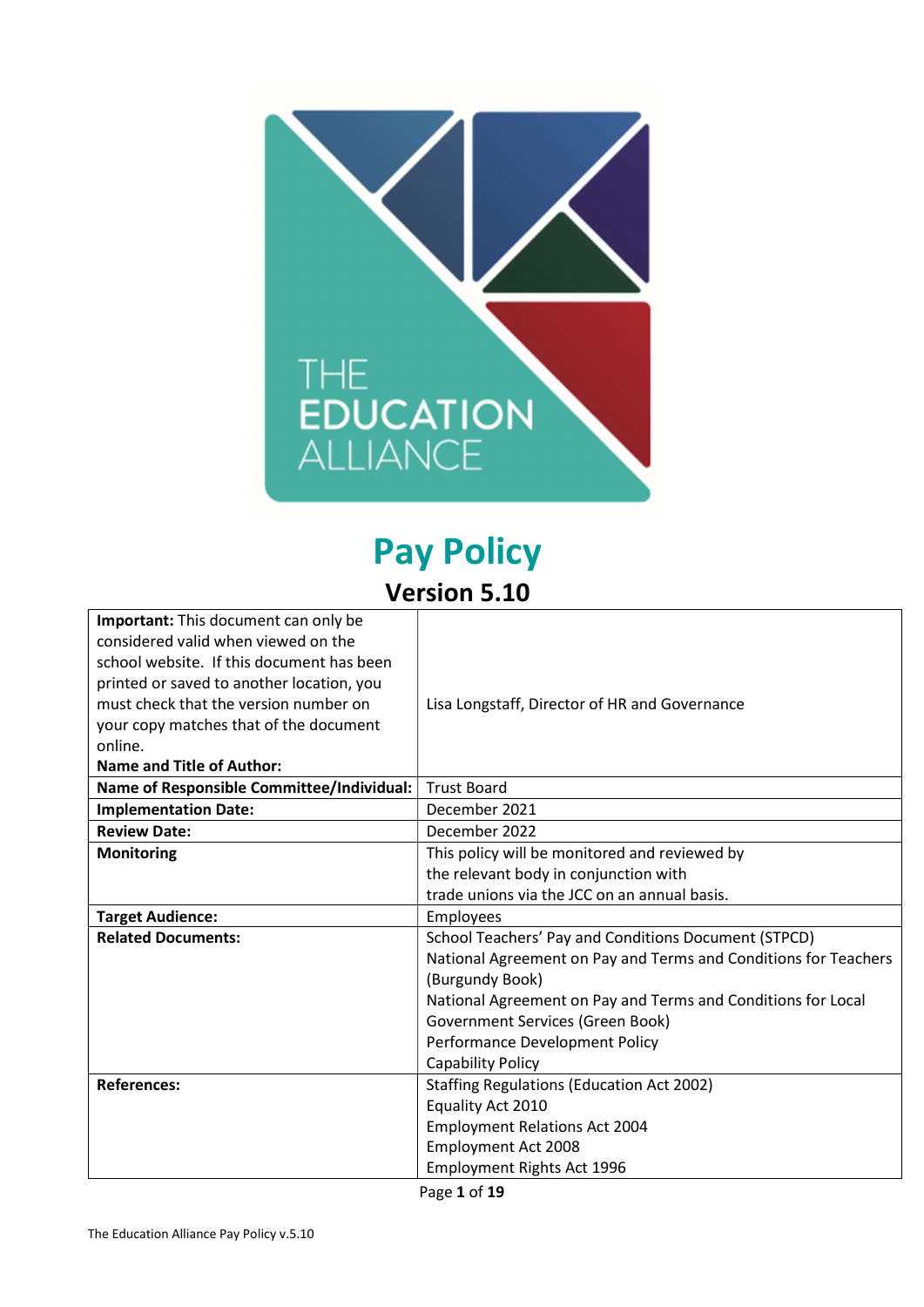| Part Time Workers (Prevention of Less Favourable Treatment)<br>Regulations 2000 |
|---------------------------------------------------------------------------------|
| Teachers' Standards                                                             |
| Fixed Term Employees (Prevention of Less Favourable Treatment)                  |
| <b>Regulations 2002</b>                                                         |

# **Contents**

|    | <b>Section</b>                                                             |    |
|----|----------------------------------------------------------------------------|----|
|    | <b>Policy Statement</b>                                                    | 3  |
| 1. | <b>Purpose and Scope</b>                                                   | 3  |
| 2. | <b>Roles and Responsibilities</b>                                          | 3  |
| З. | <b>Equality and Diversity</b>                                              | 4  |
| 4. | <b>Principles</b>                                                          | 4  |
| 5. | <b>Teachers Pay Scales</b>                                                 | 5  |
|    | 5.1 Teachers Pay Scale                                                     | 5  |
|    | 5.2 Classroom Teacher                                                      | 8  |
|    | 5.3 Expert/UPS Teacher                                                     | 8  |
|    | 5.4 Middle Leaders                                                         | 9  |
|    | 5.5 Senior Leaders                                                         | 9  |
|    | 5.6 Headteachers and Executive Principal                                   | 9  |
|    | 5.7 CEO                                                                    | 9  |
|    | 5.8 Leadership Allowances                                                  | 10 |
|    | 5.9 Safeguarding Arrangements                                              | 10 |
|    | 5.10 Acting Allowances                                                     | 11 |
|    | 5.11 Supply Teachers                                                       | 12 |
|    | 5.12 Unqualified Teachers                                                  | 12 |
|    | 5.13 Part Time Teachers                                                    | 12 |
|    | 5.14 Residential Duties                                                    | 13 |
|    | 5.15 In Service Training for Teachers                                      | 13 |
|    | 5.16 Out of School Learning Activities                                     | 13 |
| 6. | <b>Associate Staff Pay Scale</b>                                           | 14 |
| 7. | <b>Complaints/Appeals</b>                                                  | 14 |
| 8. | <b>Starting Salaries</b>                                                   | 15 |
| 9. | <b>Recruitment and Retention Premia and Relocation Assistance Payments</b> | 15 |
|    | 10. Transfer of Undertakings Protection of Employment (TUPE)               | 15 |
|    | 11. Confidentiality                                                        | 15 |
|    | 12. Monitoring Compliance and Effectiveness of the Policy                  | 15 |
|    | 13. Consultation                                                           | 16 |
|    | <b>Appendices</b>                                                          |    |
|    | 1. Pay Appeals Procedure                                                   | 17 |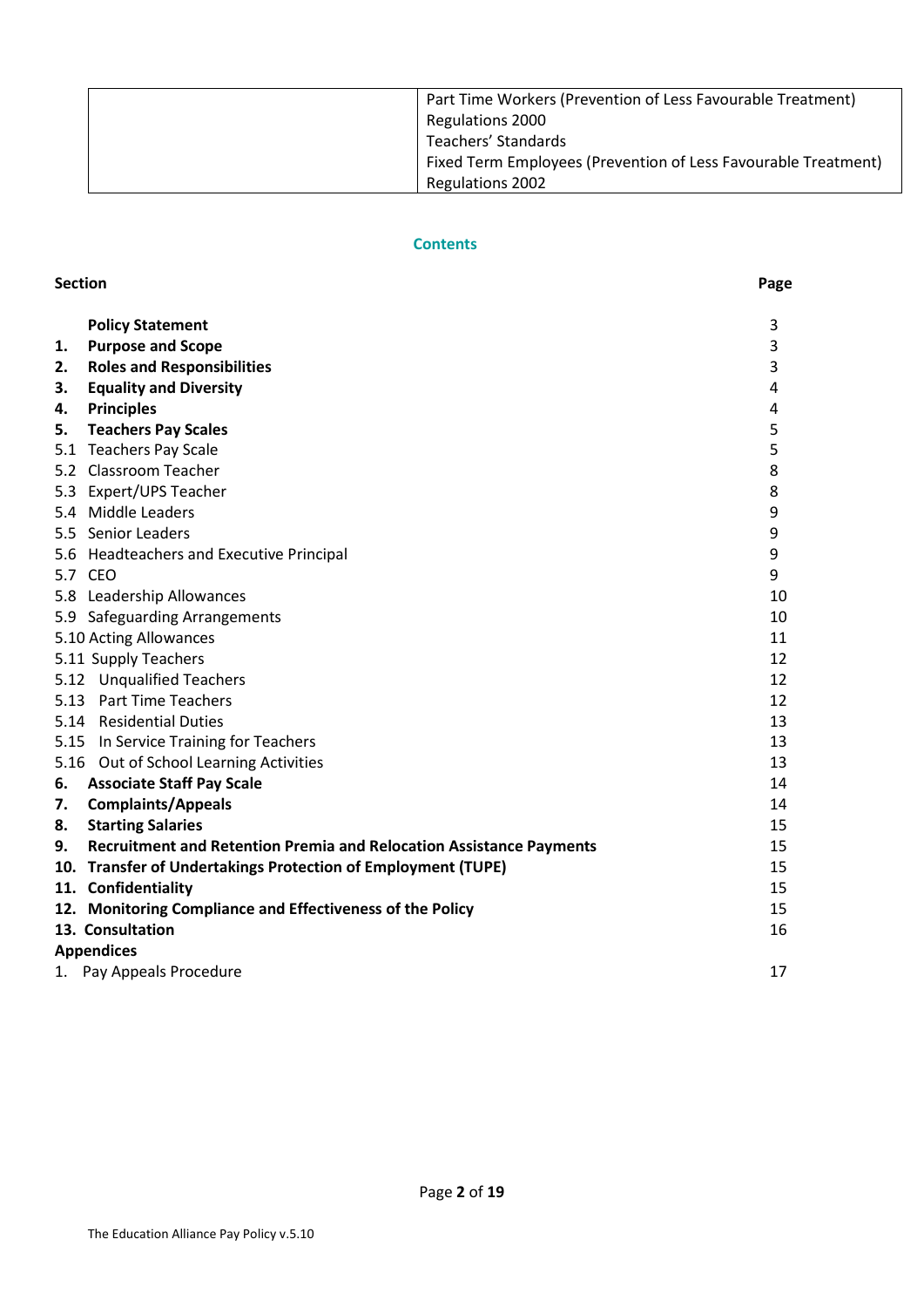## POLICY STATEMENT

We are here to make great schools and happier, stronger communities so that people have better lives. We do this by:

- Always doing what is right
- Trusting in each other and standing shoulder to shoulder
- Doing what we know makes the difference

Doing what is right means always acting with integrity, in the interests of others and being honest, open and transparent.

The success of The Education Alliance (the Trust) relies on the performance of all its employees. The aim of this policy is to enable the Trust to attract, retain, reward and recognise high quality, talented staff. We acknowledge that employees are attracted, retained and engaged by a whole range of financial and non-financial rewards and motivations. It is vital that the Trust is able to recognise and reward the level of knowledge and skill required to undertake the diverse range of roles that exist in the organisation in a fair and transparent way.

## 1. PURPOSE AND SCOPE

The Trust is committed to the principles of equality and wishes to have a fair, transparent, sustainable pay structure, which also minimises the risk of equal pay claims. This Pay Policy applies to employees of the Trust, recognising that different national and local terms and conditions apply to the diverse range of careers and roles that exist in the Trust.

The Trust recognises the legal obligations it has as an employer and is committed to the principle of equal opportunities for all employees and workers, regardless of sex, race, religion or belief, age, marriage and civil partnership, pregnancy and maternity, sexual orientation, gender reassignment, or disability. It takes its responsibilities under the Equal Pay Act 1970, the Equality Act 2010, the Part-time Workers (Prevention of Less Favourable Treatment) Regulations 2000, the General Data Protection Regulations 2018, and the Human Rights Act 1998 very seriously and regularly reviews pay across the organisation to ensure pay decisions adhere to legislation. The Trust is also required to adhere to its statutory obligations under the School Standards and Framework Act (SSFA) 1998.

The Trust applies a range of local and national terms and conditions and the School Teachers' Pay and Conditions Document (STPCD), the National Agreement on Pay and Terms and Conditions for Teachers (Burgundy Book) and the National Agreement on Pay and Terms and Conditions for Local Government Services (Green Book) have been considered in the review of this policy.

#### 2. ROLES AND RESPONSIBILITIES

The CEO is expected to attend Trust Board meetings but must withdraw when their own pay is being considered or discussed. The CEO is responsible for ensuring the Trust's Recruitment and Retention Premia Procedure and the Relocation Assistance Procedure are accessed only when necessary and that payments are made and reviewed in line with those procedures.

The Trust Board is responsible for ensuring that the Trust adheres to the principles of public life established by the Nolan Committee (objectivity, openness and accountability), alongside legal and statutory requirements. The Board will also ensure that pay decisions and reviews follow the correct processes (e.g. local pay frameworks and associated documentation, policies and procedures) and that due regard is given to national frameworks, fairness, equity and sustainability.

The Chairs of the Local Governing Bodies will ensure that staff governors are not present when confidential employee pay is being discussed or considered.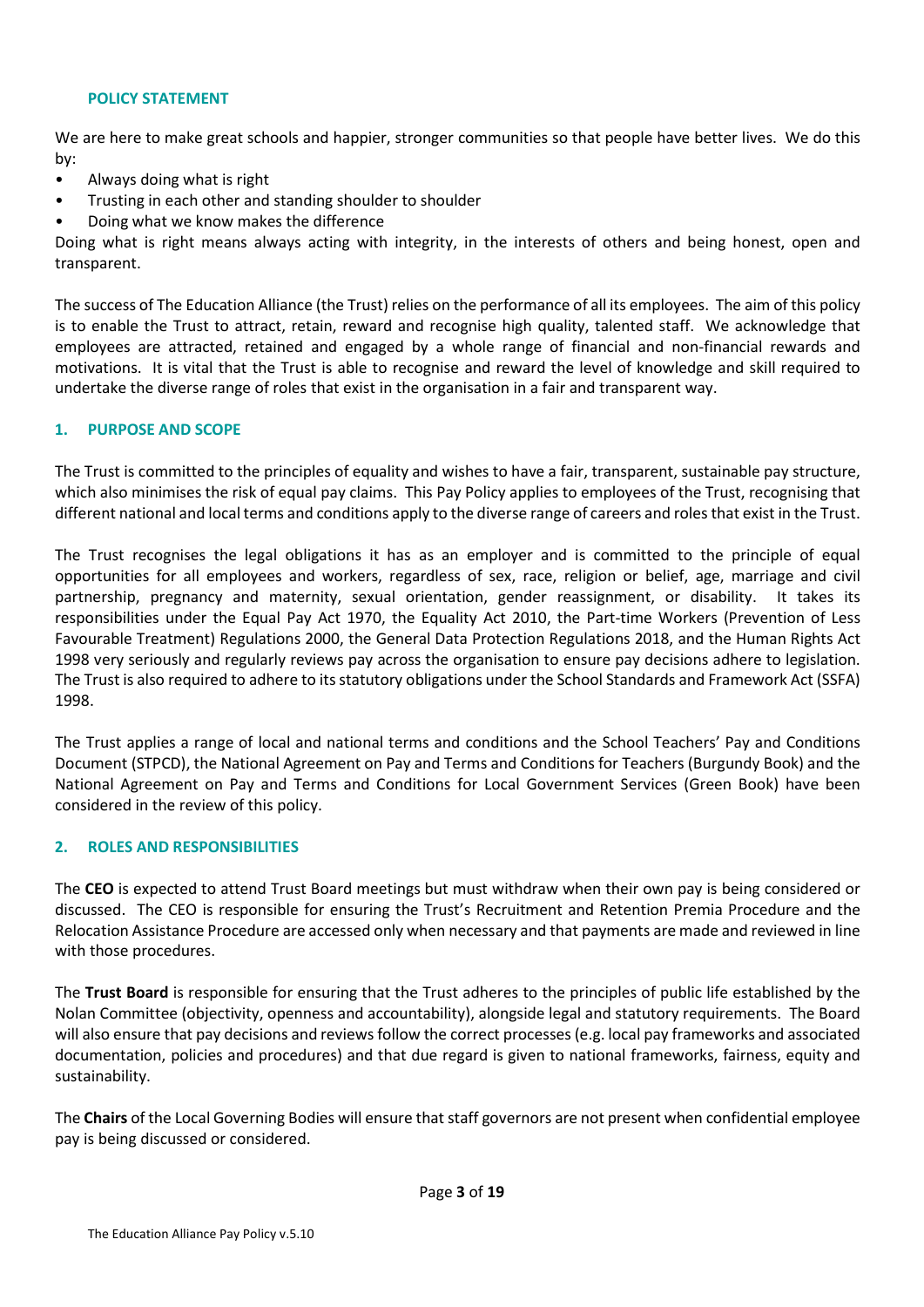Any trustee or governor with a direct or indirect pecuniary interest will be asked to withdraw when pay and/or performance issues are being discussed (unless the Trust Board determines otherwise) and must not, in any case, participate in such discussions or vote on any such issue. All appointments, with the exception of those relating to the CEO, Executive Principal and Headteachers, have been formally delegated to the CEO, who may further delegate as per the Scheme of Delegation, which can be found in the Trust's Governance Framework. Starting salaries will remain within the parameters of the pay scales detailed within this policy and use of recruitment and retention premia and relocation assistance will be monitored and reviewed on an annual basis.

The CEO, Executive Principal and Headteachers will ensure that appointments and pay decisions that sit within their delegated powers adhere to Trust policies and procedures.

The Local Governing Body in each school will receive financial information on an annual basis which summarises the cost of pay awards and pay progression for their respective schools.

The Human Resources Department is responsible for overseeing the development, review, implementation, communication, monitoring and evaluation of this policy and associated policies and procedures and will report to the CEO and Trust Board as required. The Human Resources Department will ensure that the Pay Policy is implemented fairly and consistently.

The Human Resources Department will monitor pay across the organisation and will report to the Board of Trustees on an annual basis, completing national pay reports as required.

The Human Resources Department is responsible for distributing the annual salary statements normally by October  $31<sup>st</sup>$  annually.

Managers must ensure that they adhere to the policies and procedures of the Trust and the associated pay and performance frameworks.

Staff are expected to familiarise themselves with the Trust's policies and procedures.

#### 3. EQUALITY AND DIVERSITY

The Education Alliance is committed to:

- Promoting equality and diversity in its policies, procedures and guidelines
- Ensuring staff are protected from unlawful direct or indirect discrimination resulting from a protected characteristic (e.g. age, disability, gender reassignment, marriage and civil partnership, pregnancy and maternity, race, religion or belief, sex or sexual orientation).
- Delivering high quality teaching and services that meet the diverse needs of its student population and its workforce, ensuring that no individual or group is disadvantaged.

As performance and pay are decoupled, long term absence (such as maternity leave or sickness absence) has no bearing on pay progression.

# 4. PRINCIPLES

The Education Alliance is committed to the principle of equal opportunities for all employees and workers, regardless of sex, race, religion or belief, age, marriage and civil partnership, pregnancy and maternity, sexual orientation, gender reassignment, or disability. As part of its commitment to equal opportunities, the Trust believes that its employees should receive equal pay for:

- The same or similar work;
- Work rated as equivalent under a job evaluation study; or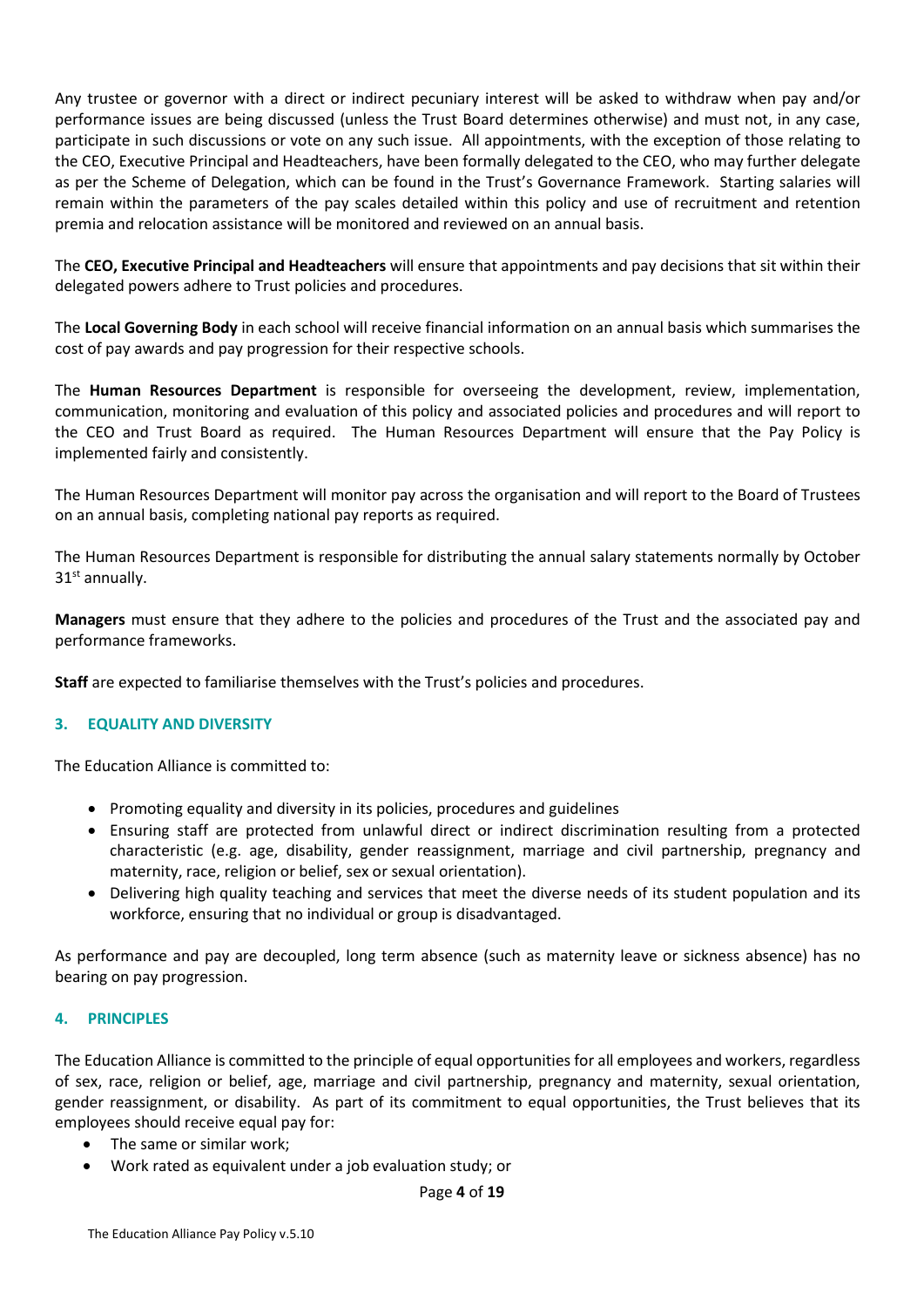Work of equal value

The Trust aims to ensure that it operates a fair and transparent pay system based on objective criteria and free from gender bias. The Trust will do this by:

- Monitoring pay and benefits for existing workers and initial pay benefits for new workers within the organisation.
- Evaluating associate staff job roles and pay grades.
- Using benchmarking information where applicable and appropriate.
- Informing employees how their pay has been determined.
- Treating appeals against pay decisions as a priority.

# 5. TEACHERS PAY SCALES

# 5.1 Teachers Pay Scales

The 2021 national pay award for teaching staff in schools provides a £250 consolidated pay award for teachers earning less than £24,000 (unqualified teachers 1-3). No further pay uplift was awarded nationally for teaching staff in the 2021 School Teachers Pay and Conditions Document (STPCD). The teaching pay scale table illustrates the Trust pay scale for teachers with the national pay award included for September 2021.

The middle leadership scale, and the School Improvement Leader/Curriculum Research Leader scales are local scales that were established in 2013, following changes in the STPCD at that time. The other pay scales are in line with national pay scales.

New starters are placed at the first point of the pay scale that provides them with a salary increase. Where this is a minimal increase, the trust may opt to start them at the next point on their salary scale.

Middle leadership roles will occupy a 6-point range within the middle leadership bands detailed below. In allocating a 6-point range to a role, consideration will be given to a number of factors, including the knowledge, skill and expertise required for the role, decision-making, freedom to act, accountability, depth and breadth of the role, and levels of creativity and innovation required. The middle leadership scale includes roles such as Subject leaders of large departments (L1-6), House Leaders and Heads of House (L1-6), and pastoral leaders of a key stage (L4-9). The middle leadership scale also provides stretch for school-based colleagues picking up additional responsibilities as TEAL Subject/Area Leaders or as covering part of a promoted role.

Similarly, School Directors will occupy a 6-point range within the School Director salary scale detailed below. In allocating a 6-point range to a role, consideration will be given to a number of factors, including the knowledge, skill and expertise required for the role, decision-making, freedom to act, accountability, depth and breadth of the role, and levels of creativity and innovation required. School Director roles include the following roles:

- Directors of Sixth Form (L9 L14)
- Core Directors English, Maths, Science or SEND (L5 L10)
- Directors of Subject and SDP Leads (L7 L12)

The salary scale provides stretch for school-based colleagues picking up additional responsibilities as TEAL Subject/Area Leaders or as covering part of a promoted role.

The Assistant Principal salary scale has a 7-point range from L11 – L17. The salary scale was a 6-point scale, and extended the scale to include L17 reflects the fact that post holder will work across several schools. The salary scale also provides stretch for Assistant Principals who pick up or back fill additional responsibilities of a Vice Principal, if necessary, or for covering another aspect of a promoted role.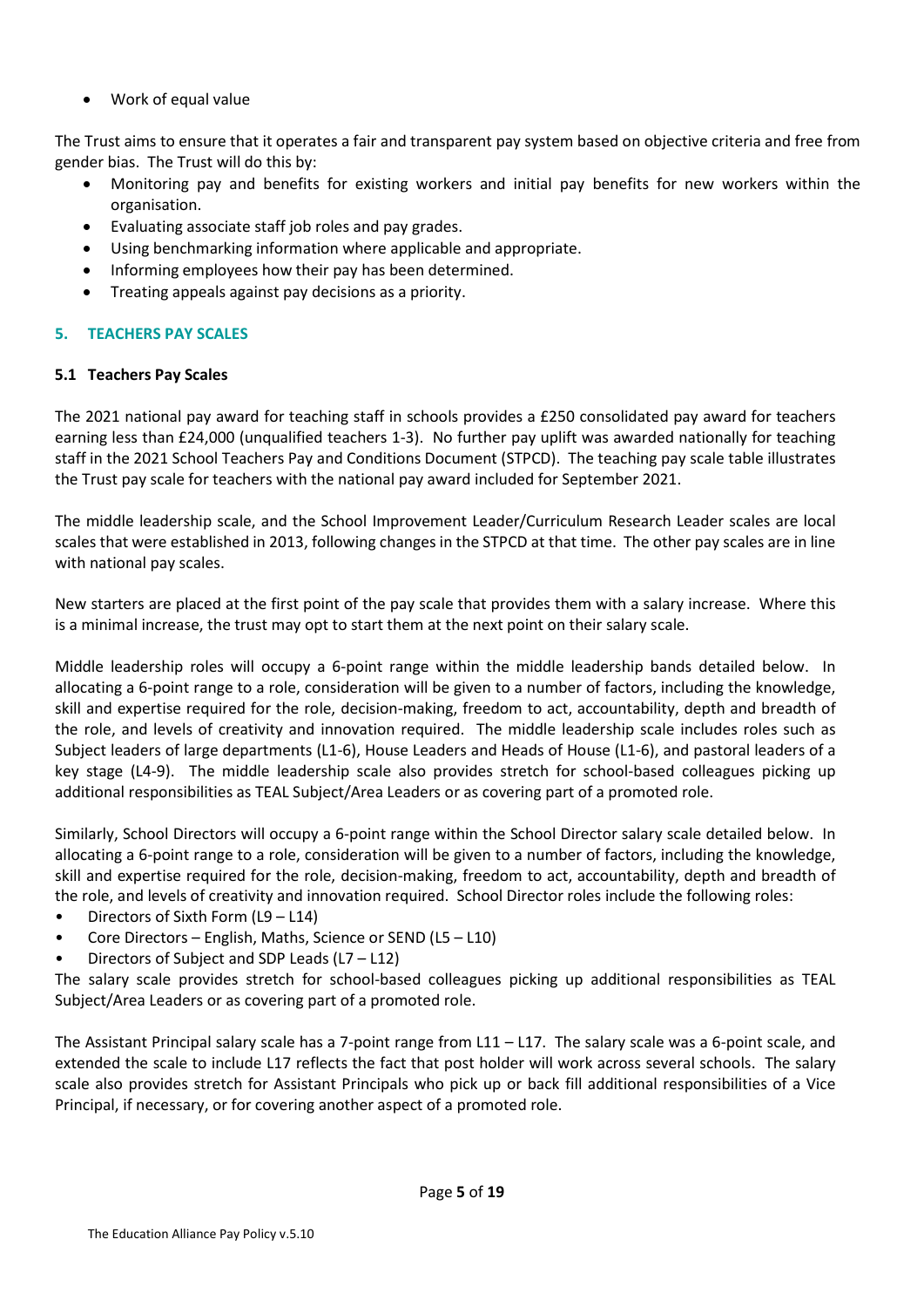The salary scale for Vice Principals is a 7-point range from L16 – L22, acknowledging that the role operates across several schools. The scale also provides stretch for Vice Principals or Associate Directors picking up or back filling, or for covering another aspect of a promoted role (e.g. Head, Executive Principal or CEO if necessary). The salary scale for Assistant Headteachers has a 6-point range from L11 – L16, and it provides stretch for Assistant

Headteachers who pick up or backfill additional responsibilities of a Deputy Headteacher if necessary, or for covering another aspect of a promoted role.

The salary scale for Deputy Headteachers has a 6-point range from L16 – L21. The scale also provides stretch for Deputy Headteachers for permanently covering (not just deputising in absence) another aspect of a Headteacher role.

|                              | Scale Point     | 2020 and 2021  |
|------------------------------|-----------------|----------------|
|                              | 1               | 18,169, 18,419 |
| <b>Unqualified Teachers</b>  | 2               | 20,282, 20,532 |
|                              | 3               | 22,394, 22,644 |
|                              | 4               | 24,507         |
|                              | 5               | 26,622         |
|                              | 6               | 28,735         |
|                              | 1               | 25,714         |
| Classroom Teachers           | 2               | 27,600         |
| (MPS)                        | 3               | 29,664         |
|                              | 4               | 31,778         |
|                              | 5               | 34,100         |
|                              | 6               | 36,961         |
|                              | 1               | 38,690         |
| Expert<br>(UPS)              | 2               | 40,124         |
|                              | 3               | 41,604         |
|                              | L1              | 37,165         |
|                              | L2              | 39,419         |
|                              | L3              | 41,670         |
| Middle Leaders               | L4              | 43,924         |
|                              | L5              | 46,566         |
|                              | L6              | 47,735         |
|                              | L7              | 49,019         |
|                              | L8              | 50,151         |
|                              | L9              | 51,402         |
|                              | L5              | 46,566         |
|                              | L6              | 47,735         |
|                              | L7              | 49,019         |
| Ibjects, Sixth Form          | L8              | 50,151         |
|                              | L9              | 51,402         |
| and SEN                      | L <sub>10</sub> | 52,723         |
|                              | L11             | 54,091         |
|                              | L12             | 55,338         |
| School Directors (of core sy | L <sub>13</sub> | 56,721         |
|                              | L <sub>14</sub> | 58,135         |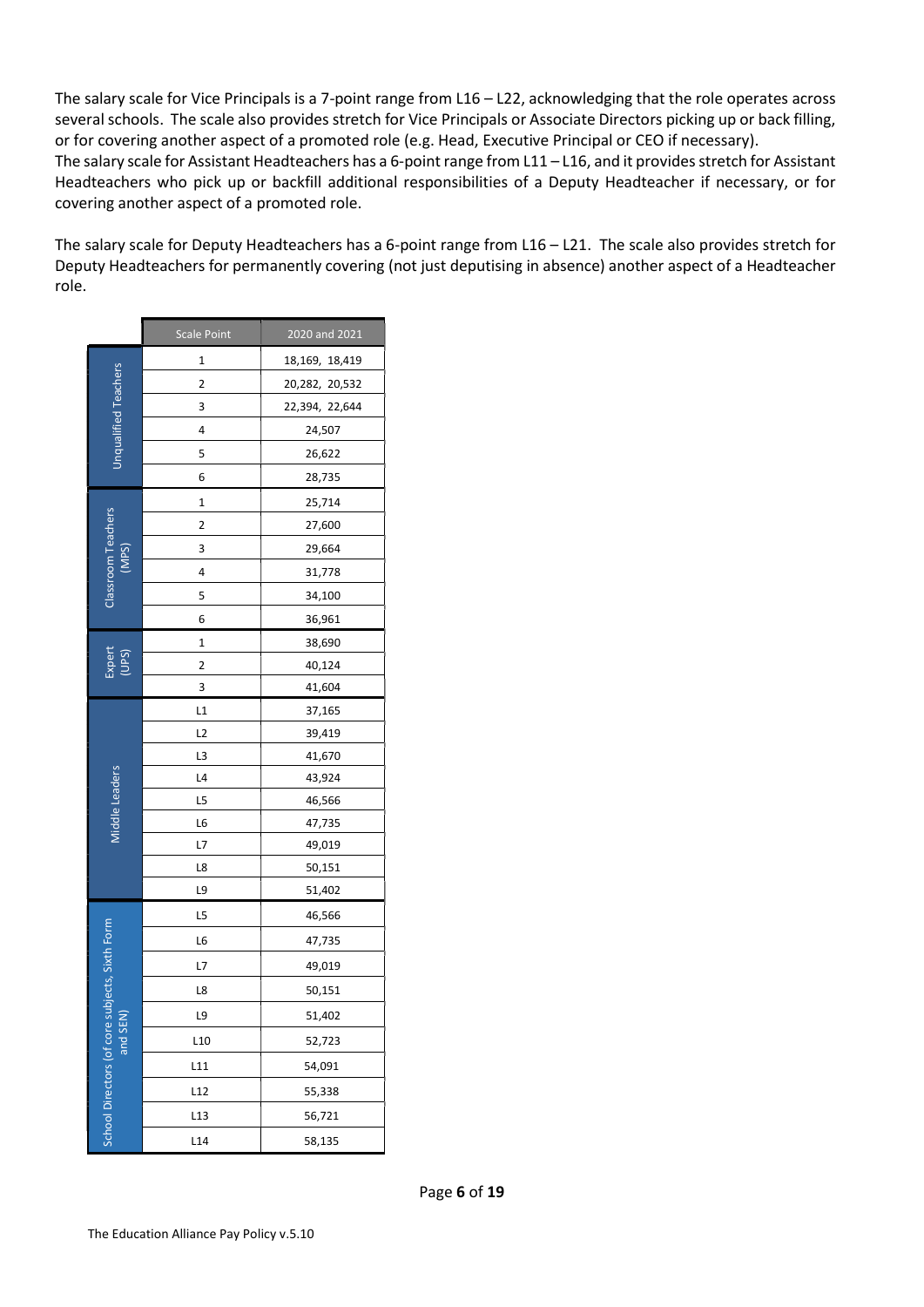| Assistant Principal<br>(AP)                   | L11             | 54,091 |
|-----------------------------------------------|-----------------|--------|
|                                               | L12             | 55,338 |
|                                               | L13             | 56,721 |
|                                               | L14             | 58,135 |
|                                               | L <sub>15</sub> | 59,581 |
|                                               | L <sub>16</sub> | 61,166 |
|                                               | L17             | 62,570 |
|                                               | L <sub>18</sub> | 64,143 |
|                                               | L <sub>19</sub> | 65,735 |
|                                               | L <sub>16</sub> | 61,166 |
|                                               | L17             | 62,570 |
|                                               | L <sub>18</sub> | 64,143 |
|                                               | L19             | 65,735 |
|                                               | L <sub>20</sub> | 67,364 |
| (VP or Director)                              | L21             | 69,031 |
|                                               | L22             | 70,745 |
| Vice Principal & Associate Directors          | L23             | 72,497 |
|                                               | L24             | 74,295 |
|                                               | S1              | 39,029 |
|                                               | S <sub>2</sub>  | 40,702 |
|                                               | S3              | 42,375 |
| Leader                                        | S4              | 44,048 |
| School Improvement and<br>Curriculum Research | S5              | 45,719 |
|                                               | S6              | 47,393 |
|                                               | S7              | 50,180 |
|                                               | 11              | 54,091 |
|                                               | 12              | 55,338 |
| istant Headteacher                            | 13              | 56,721 |
| (AHT)                                         | 14              | 58,135 |
|                                               | 15              | 59,581 |
|                                               | 16              | 61,166 |
| ÄS                                            | L17             | 62,570 |
|                                               | L <sub>18</sub> | 64,143 |
|                                               | 16              | 61,166 |
|                                               | 17              | 62,570 |
|                                               | 18              | 64,143 |
| Deputy Headteacher<br>(DHT)                   | 19              | 65,735 |
|                                               | 20              | 67,364 |
|                                               | 21              | 69,031 |
|                                               | 22              | 70,745 |
|                                               | 23              | 72,497 |
|                                               | 30              | 86,061 |
|                                               | 31              | 88,187 |
| Head of School (Large<br>Secondary Schools)   | 32              | 90,379 |
|                                               | 33              | 92,624 |
|                                               | 34              | 94,914 |
|                                               | 35              | 97,273 |
|                                               | 36              | 99,681 |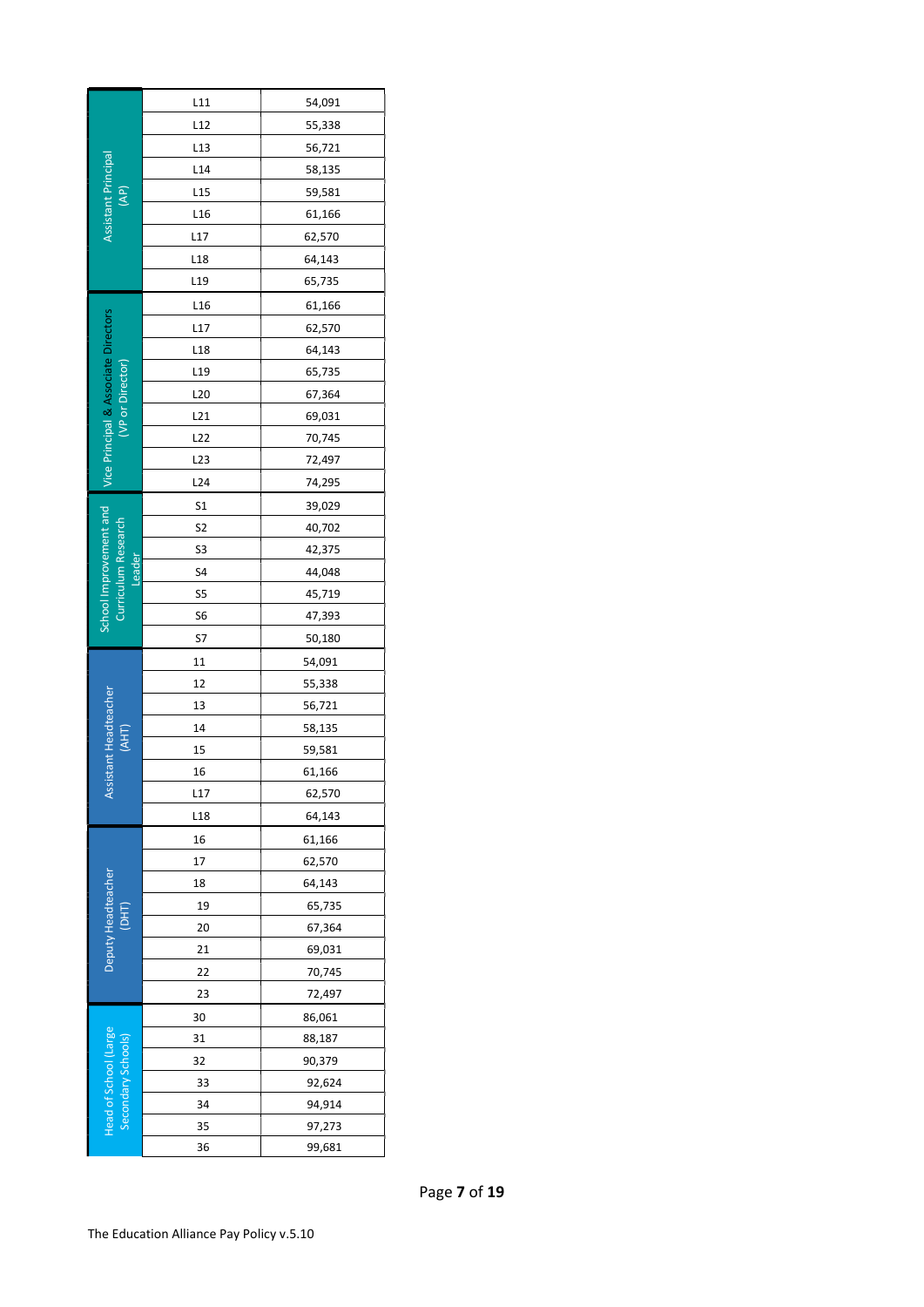|                                                                                                                                                                                                                                                                                                                                                                                                                               | 14                                         | 58,135                                                                                                                                         |  |
|-------------------------------------------------------------------------------------------------------------------------------------------------------------------------------------------------------------------------------------------------------------------------------------------------------------------------------------------------------------------------------------------------------------------------------|--------------------------------------------|------------------------------------------------------------------------------------------------------------------------------------------------|--|
|                                                                                                                                                                                                                                                                                                                                                                                                                               | 15                                         | 59,581                                                                                                                                         |  |
| Primary Headteacher                                                                                                                                                                                                                                                                                                                                                                                                           | 16                                         | 61,166                                                                                                                                         |  |
| 2020 and 2021                                                                                                                                                                                                                                                                                                                                                                                                                 | 17                                         | 62,570                                                                                                                                         |  |
|                                                                                                                                                                                                                                                                                                                                                                                                                               | 18                                         | 64,143                                                                                                                                         |  |
|                                                                                                                                                                                                                                                                                                                                                                                                                               | 19                                         | 65,735                                                                                                                                         |  |
|                                                                                                                                                                                                                                                                                                                                                                                                                               | 20                                         | 67,364                                                                                                                                         |  |
|                                                                                                                                                                                                                                                                                                                                                                                                                               | 37                                         | 102,158                                                                                                                                        |  |
| Executive Principal 2020                                                                                                                                                                                                                                                                                                                                                                                                      | 38                                         | 104,686                                                                                                                                        |  |
|                                                                                                                                                                                                                                                                                                                                                                                                                               | 39                                         | 107,236                                                                                                                                        |  |
| and 2021                                                                                                                                                                                                                                                                                                                                                                                                                      | 40                                         | 109,913                                                                                                                                        |  |
|                                                                                                                                                                                                                                                                                                                                                                                                                               | 41                                         | 112,659                                                                                                                                        |  |
|                                                                                                                                                                                                                                                                                                                                                                                                                               | 42                                         | 115,481                                                                                                                                        |  |
|                                                                                                                                                                                                                                                                                                                                                                                                                               | 43                                         | 117,196                                                                                                                                        |  |
|                                                                                                                                                                                                                                                                                                                                                                                                                               | L50                                        | 133,949                                                                                                                                        |  |
|                                                                                                                                                                                                                                                                                                                                                                                                                               | L51                                        | 136,628                                                                                                                                        |  |
|                                                                                                                                                                                                                                                                                                                                                                                                                               | L52                                        | 139,307                                                                                                                                        |  |
|                                                                                                                                                                                                                                                                                                                                                                                                                               | L53                                        | 141,986                                                                                                                                        |  |
|                                                                                                                                                                                                                                                                                                                                                                                                                               | L54                                        | 144,665                                                                                                                                        |  |
| CEO Salary Scale 2020<br>and 2021                                                                                                                                                                                                                                                                                                                                                                                             | L55                                        | 147,344                                                                                                                                        |  |
|                                                                                                                                                                                                                                                                                                                                                                                                                               | L56                                        | 150,023                                                                                                                                        |  |
| ernance).                                                                                                                                                                                                                                                                                                                                                                                                                     |                                            | failing to meet the required standards will<br>Is and their pay progression will be halted ur<br>failing to progress have a right of appeal to |  |
|                                                                                                                                                                                                                                                                                                                                                                                                                               | <b>Expert Teacher/UPS</b>                  |                                                                                                                                                |  |
| who have transferred into the Trust as UPS<br>Expert Teacher roles. The pay scale for Ex<br>iled in the STPCD. Classroom Teachers wis<br>HR Department, before the end of the perfo<br>terest, of not more than one page of A4, s<br>tively deployed as an Expert Teacher.<br>matically every two years unless the teach<br>bility Policy). The pay decision is made by<br>ttor of HR and Governance). Where pay pro<br>year. |                                            |                                                                                                                                                |  |
|                                                                                                                                                                                                                                                                                                                                                                                                                               | re staff have applied to become Expert Tea | failing to meet the required standards are<br>Is and their pay progression is halted until                                                     |  |
|                                                                                                                                                                                                                                                                                                                                                                                                                               |                                            | e same year, therefore they should re-apply                                                                                                    |  |

## 5.2 Classroom Teacher

The pay scale for Classroom Teachers mirrors the nationally agreed main pay scale (MPS) detailed in the STPCD. It is expected that Classroom Teachers automatically progress unless they are in pre-capability or formal capability (as detailed in the trust's Capability Policy). In those circumstances, it is not anticipated that the member of staff would receive pay progression that year.

Staff failing to meet the required standards will be provided with a programme of support aligned to their individual needs and their pay progression will be halted until they are able to produce evidence that is assessed as satisfactory. Staff failing to progress have a right of appeal to the Headteacher (who will seek advice from the Director of HR and Governance).

#### 5.3 Expert Teacher/UPS

Staff who have transferred into the Trust as UPS teachers have the option to either retain their UPS status or move into Expert Teacher roles. The pay scale for Expert Teachers mirrors the nationally agreed upper pay scale (UPS) detailed in the STPCD. Classroom Teachers wishing to progress to Expert Teacher should notify their Headteacher and HR Department, before the end of the performance cycle (before 31 October), and should submit an expression of interest, of not more than one page of A4, summarising their knowledge and expertise and how this could be effectively deployed as an Expert Teacher. Progression through the Expert Teacher/UPS pay scale occurs automatically every two years unless the teacher is in pre-capability or formal capability (as detailed in the trust's Capability Policy). The pay decision is made by the Headteacher, with appeals to the CEO (with advice from the Director of HR and Governance). Where pay progression is agreed, the new salary is effective from 1 September of that year.

Staff failing to meet the required standards are provided with a programme of support aligned to their individual needs and their pay progression is halted until they are able to produce evidence that is assessed as satisfactory. Where staff have applied to become Expert Teachers and have not been successful, they cannot re-submit evidence in the same year, therefore they should re-apply, including their new evidence the following year.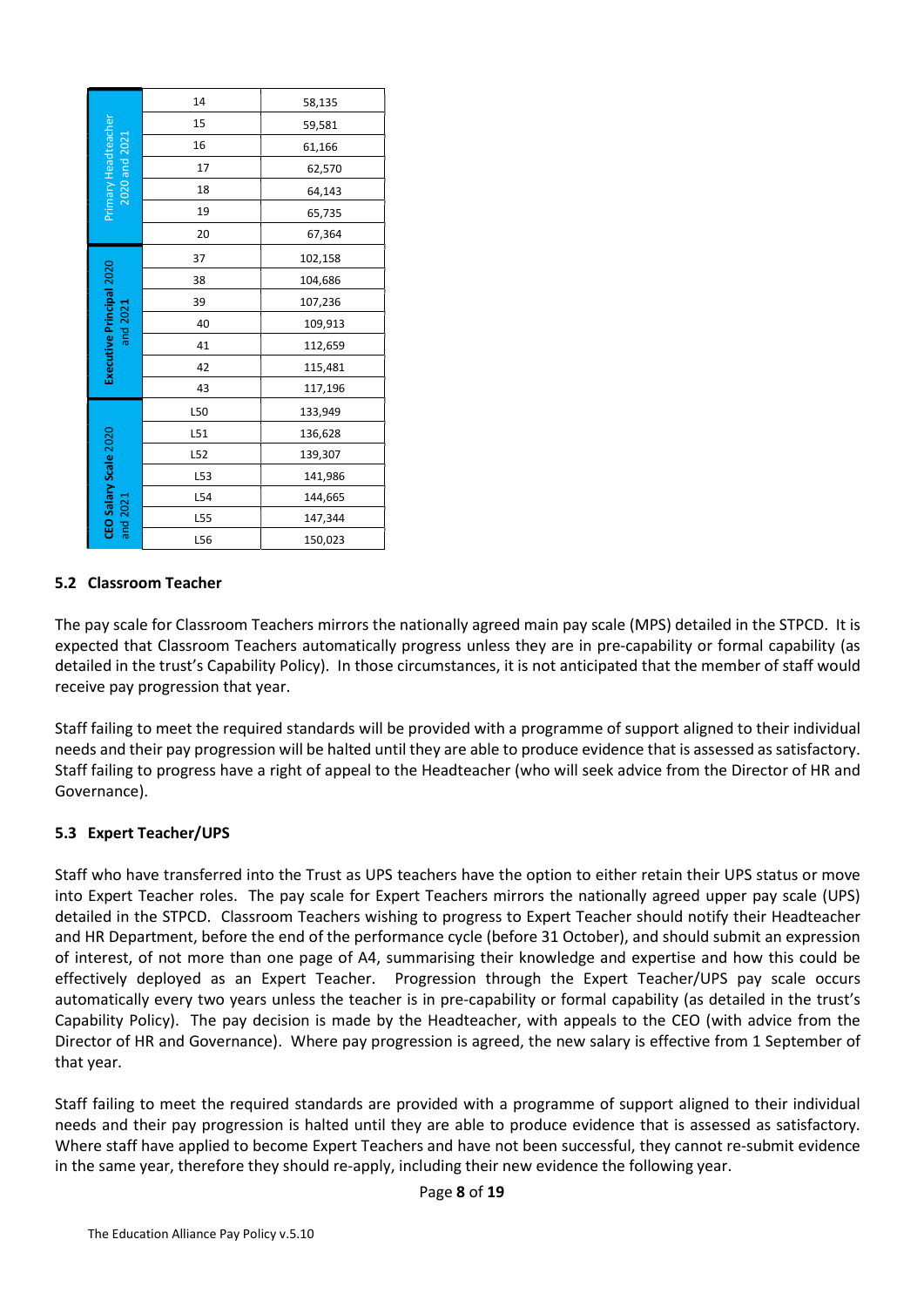#### 5.4 Middle Leaders

The pay scale for middle leaders is a locally derived pay scale. Middle Leaders will automatically progress through their pay scale on an annual basis unless they are in pre-capability or formal capability (as detailed in the trust's Capability Policy). The Headteacher will decide on pay progression in their respective schools, with appeals to the CEO (with advice from the Director of HR and Governance). Where pay progression is agreed, the new salary becomes effective from 1 September of that year.

Staff failing to meet the required standards will be provided with a programme of support aligned to their individual needs and their pay progression will be halted until they are able to produce evidence that is assessed as satisfactory.

## 5.5 Senior Leaders

Senior leaders include Curriculum Research Leads, Directors, Assistant and Vice Principals, Assistant and Deputy Headteachers. Senior Leaders will automatically progress through their pay scale on an annual basis unless they are in pre-capability or formal capability (as detailed in the trust's Capability Policy). The pay decision is made by the individual's line manager, with appeals to the CEO (with advice from the Director of HR and Governance). Where pay progression is agreed, the new salary becomes effective from 1 September of that year.

Staff failing to meet the required standards will be provided with a programme of support aligned to their individual needs and their pay progression will be halted until they are able to produce evidence that is assessed as satisfactory.

## 5.6 Headteachers and the Executive Principal

There is a salary scale for Headteachers of large secondary schools, and a salary scale for Heads of Primary Schools, based on the national scale for teaching leaders. The Trust Board decides the actual range of the scale as some Headteacher roles may be of a significantly higher level of responsibility, requiring a higher level of knowledge and expertise than another Headteacher role.

The Executive Principal has a 7-point salary scale, which takes into consideration the job weight, benchmarking data, market forces, any recruitment and retention issues and the complexity of the strategic plan. The basic salary of the Executive Principal includes all aspects of the role; therefore, there are no allowances or bonus payments attached to this role.

Headteachers and Executive Principals will progress through their pay scale on an annual basis unless they are in precapability or formal capability (as detailed in the trust's Capability Policy). Evidence is assessed by the CEO throughout the year. Where pay progression is agreed, the new salary becomes effective from 1 September of that year.

Staff failing to meet the required standards are provided with a programme of support aligned to their individual needs and their pay progression is halted until they are able to produce evidence that is assessed as satisfactory. Staff failing to progress have a right of appeal to members of the Trust Board.

# 5.7 CEO

The CEO has a 7-point salary scale, which takes into consideration the job weight, benchmarking data, market forces, any recruitment and retention issues and the complexity of the strategic plan. The basic salary of the CEO includes all aspects of the role; therefore, there are no allowances or bonus payments attached to this role. The Board adheres to the Academies Handbook.

For new appointments, the Trust Board may decide to review the CEO's salary scale prior to advert. The Trust Board, with support and advice from the Director of HR and Governance, will review job weight, benchmarking data, market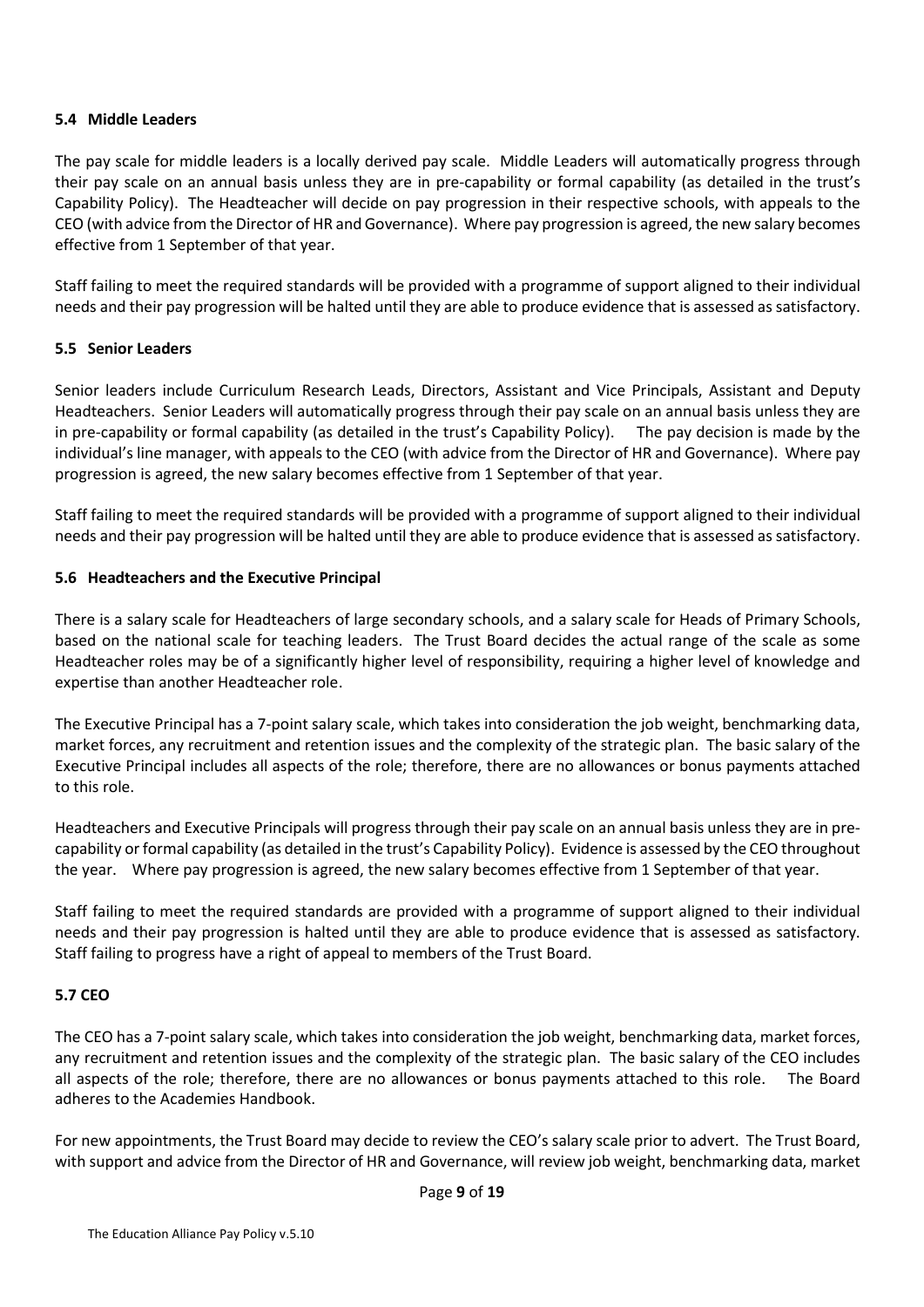forces, any recruitment and retention issues and the complexity of the strategic plan. The Trust Board may review the CEO's salary scale at any time during the year if there is a significant reason (including an increase in the depth and breadth of the role).

The CEO will progress through their pay scale on an annual basis unless they are in pre-capability or formal capability (as detailed in the trust's Capability Policy). Evidence is assessed by the Chair and Vice-Chair of the Board throughout the year. Where pay progression is agreed, the new salary becomes effective from 1 September of that year.

If the CEO fails to meet the required standards, they will be provided with a programme of support aligned to their individual needs and their pay progression will be halted until they are able to produce evidence that is assessed as satisfactory. Where pay progression is halted, the CEO has a right of appeal to members of the Trust Board who were not involved in the decision to halt pay progression.

## 5.8 Leadership Allowances

The Trust has a range of leadership roles. The middle leadership pay scale applies to teaching leaders who have overall responsibility for a large department or subject and are directly managed by a member of the senior leadership team. To ensure there are appropriate, fair and transparent leadership allowances in place for leadership roles that don't meet the criteria for the middle leadership pay scale, the Trust also has TLR2a (£2,873 per annum) and TLR2b (£4,624) allowances, which are paid in addition to main pay scale and upper pay scale salaries. Permanent TLRs should be paid on a pro-rata basis for part-time staff (as detailed in the STPCD), whilst temporary TLRs (TLR 3s) should not. Recognising that there are times where a temporary allowance is required (e.g. for projects) the Trust also has TLR3s, as follows:

| <b>TLR3 temporary</b><br>allowances | <b>Annual Allowance (£)</b><br>2021 and 2022 |
|-------------------------------------|----------------------------------------------|
| TLR3a                               | 571                                          |
| TLR3b                               | 1,028                                        |
| TLR3c                               | 1,541                                        |
| TLR3d                               | 2,055                                        |
| TLR3e                               | 2,569                                        |

The Director of HR and Governance oversees the application of TLRs across the Trust, to ensure they are applied fairly and consistently, with reports produced for the Board and LGBs each year, detailing the roles attached to each allowance.

#### 5.9 Safeguarding Arrangements

The STPCD details the 3 year pay protection teachers receive in circumstances where the organisation initiates an organisational change which impacts on a teacher's role and their associated pay (e.g. restructuring, removal or reduction is posts). This is referred to as a safeguarded or safeguarding sum. Teachers are entitled to safeguarding arrangements when the amount they will be paid following the restructure is less than the amount they were previously paid. The safeguarded sum is the difference between the amount they previously received and the amount they receive following the restructure.

If the total safeguarded sum exceeds £500, the Headteacher must ensure the teacher's assigned duties are reviewed and they should allocate additional duties to ensure the teacher continues to undertake work commensurate with the safeguarded sum. The Headteacher has delegated responsibility for ensuring that appropriate consultation takes place with the employee prior to the change taking effect, and that appropriate notice is given for any new duties, which are being given to the teacher as work commensurate with their safeguarded sum or sums. All such additional responsibilities allocated should be regularly reviewed. Employees are encouraged to speak to their trade union at the earliest opportunity to ensure they are fully supported and advised prior to agreeing to any changes.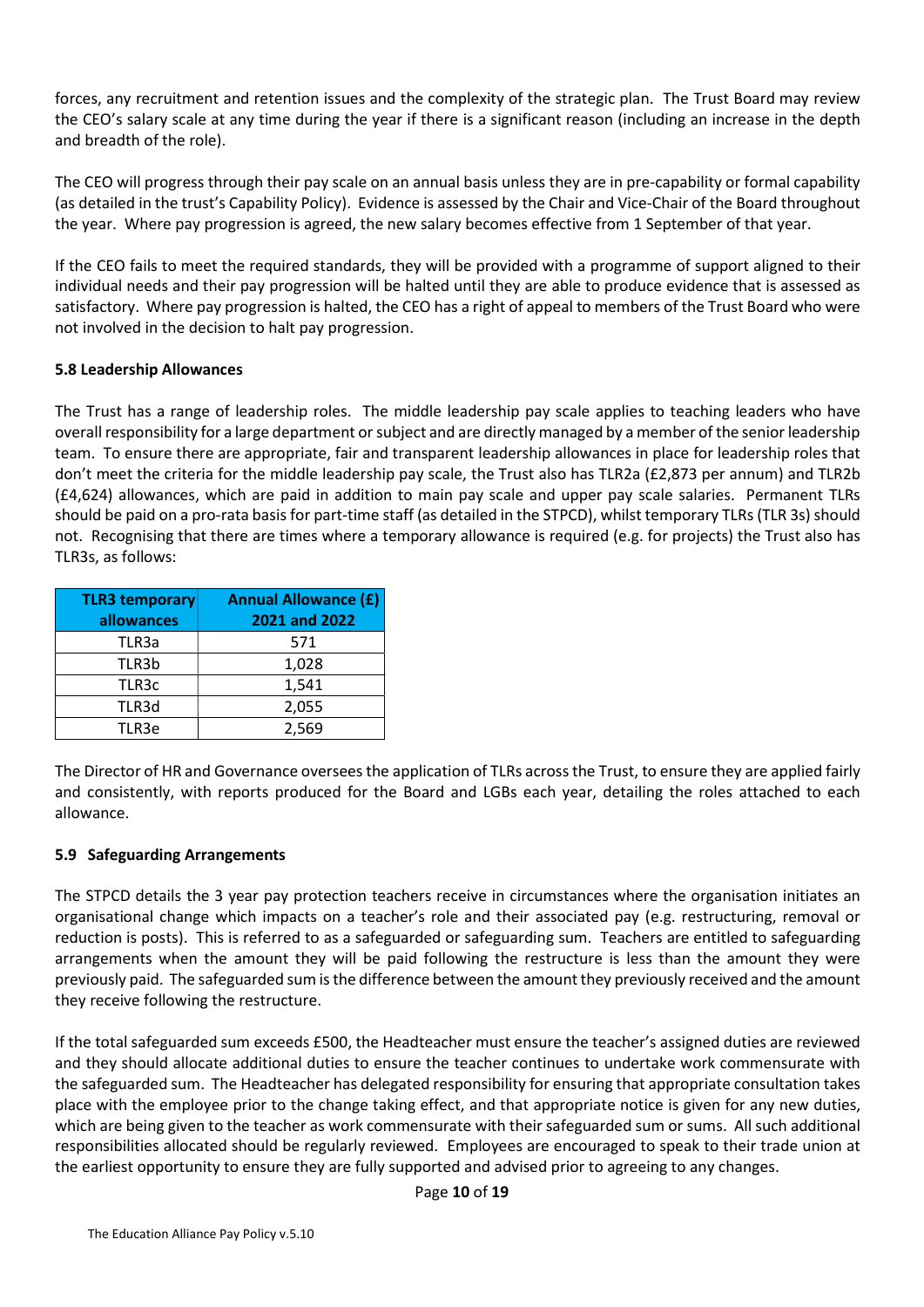The teacher must not be paid the safeguarded sum if the teacher unreasonably refuses to carry out such additional duties, provided that the teacher is notified of the Headteacher's determination to cease paying the safeguarded sum, applying the normal notice periods.

The school will take into account all the safeguarded sums to which the teacher is entitled and cease paying only the safeguarded sum or combination of safeguarded sums that is equal to or less than the total increase in the teacher's remuneration attributable to the new salary or the new allowance.

In the event that a safeguarded sum is payable in respect of the loss of or a reduction to an allowance, and the teacher subsequently becomes entitled to an allowance or an increased allowance of the like during the safeguarding period, the said safeguarded sum must be reduced by the amount of the allowance, or the increase therein, for as long as the teacher is entitled to the new or increased allowance. A safeguarded sum shall be reduced by the value of any subsequent TLR or allowance.

Where a teacher's position within a pay range or new allowance has caused a teacher's pay to increase by as much as or more than the value of their previous pay and any safeguarded sum(s) they were receiving, the school must cease to pay any sum(s) equal to or less than the increase.

In all cases where safeguarding applies, the teacher affected must be notified in writing within one month and their notification should include:

- the reason for the determination
- the date on which the determination is to be implemented (if known)
- the date on which safeguarding will cease
- the original (old) salary
- the value of the safeguarded sum or in the case of a determination that takes effect from a later date (and the effect on the teacher is unknown) the maximum amount by which his/her salary may be reduced and where a copy of the school's revised staffing structure may be viewed.

In cases where a full-time teacher becomes part time, the cash value being safeguarded will be paid on a pro rata basis; where a part time teacher becomes full time, the amount safeguarded will increase to the full rate.

# 5.10 Acting Allowances

Where employees are asked to undertake leadership duties temporarily, they may be paid an acting up allowance. The acting allowance will be the monetary value of the next point on the scale, which provides the employee with a pay rise, or an appropriate allowance if they are undertaking aspects of the role, or if they have reached the top of their pay scale. The Trust Board appreciates that only an Executive Principal/Vice Principal or Headteacher may be required to carry out the duties of the CEO in their absence and that any other teacher may only be asked to undertake such duties with their agreement. Their total remuneration must not be lower than the minimum of the respective pay range for as long as the acting allowance is paid.

In the event of the headship being vacant, it is understood that the Executive Principal/Vice Principal/Headteacher's agreement to serve in an acting capacity must be sought.

Fixed term acting allowances for teaching and learning, and SEN responsibilities will be remunerated at the rate of the substantive allowances for the duration of the acting period.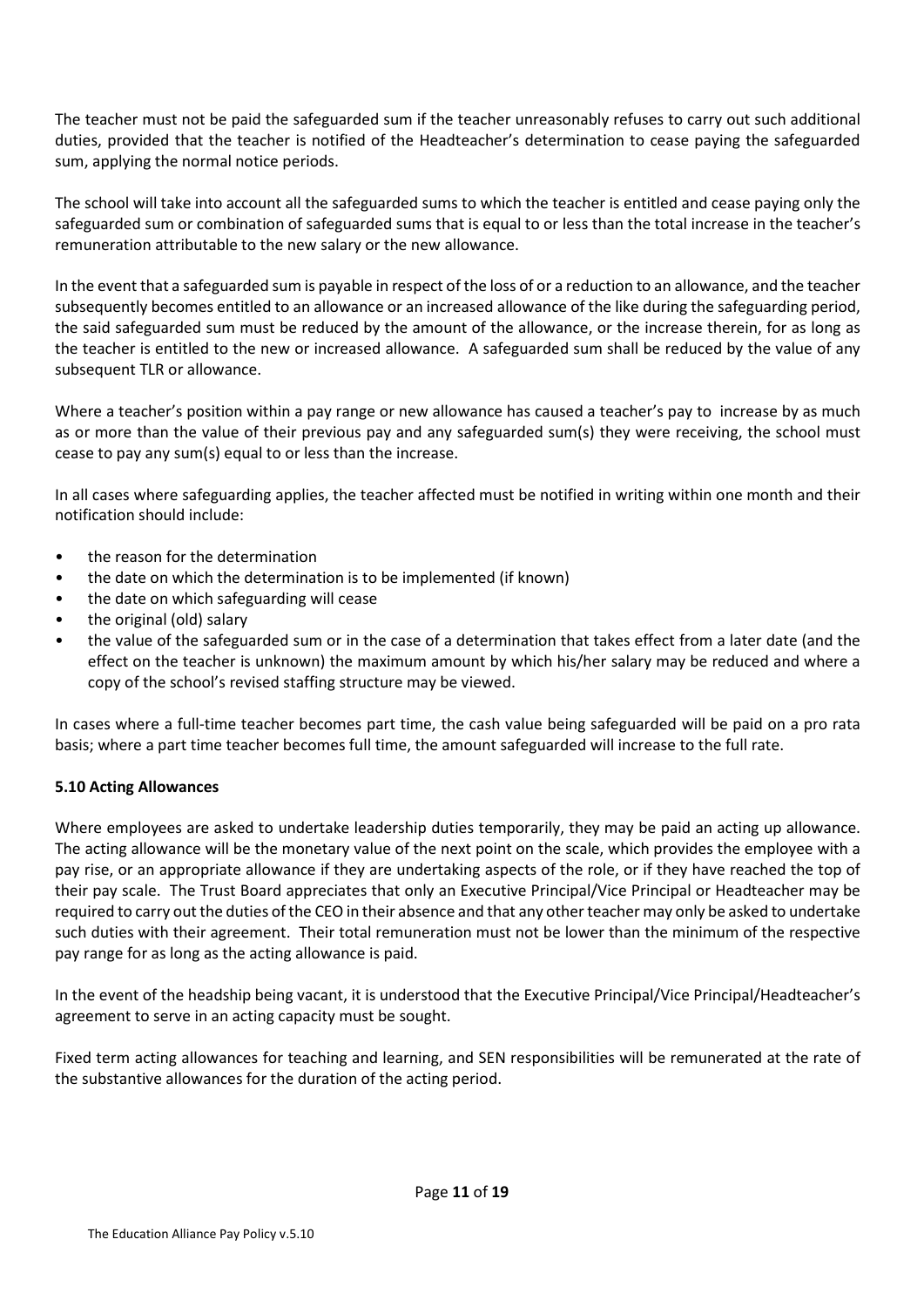#### 5.11 Supply Teachers

Teachers employed on casual agreements are paid at the pay point they would be paid if they were employed on a temporary or permanent basis. Teachers who work on a daily or other short-term notice basis are paid 1/195th of the amount calculated as their annual salary. Teachers who work less than a full day are paid on an hourly basis (calculated as a proportion of 1/195th of their annual salary – with each day being calculated as 6.5 hours). Supply teachers are automatically enrolled into the Teachers' Pension Scheme, and they are able to opt out if they so wish.

## 5.12 Unqualified Teachers

Schools within the Education Alliance will normally only appoint qualified teachers. However, there may be times where a school considers appointing an unqualified teacher (e.g. where a trainee teacher has a contract commencing on 1 September in the Education Alliance, and they are required and able to undertake unqualified teacher work between the end of their period of study and the commencement of their teaching contract). The Headteacher is authorised to place any unqualified teacher on appointment on the appropriate point on the unqualified teachers' scale, taking into account the individual's qualifications and experience (e.g. a recognised overseas or post-16 teaching qualification).

The school will only appoint the following as unqualified teachers:

- YWTT students who have secured teaching contracts in the Education Alliance, commencing 1 September
- trainees working towards QTS;
- overseas trained teachers who have not exceeded the four years they are allowed to 'teach' without having QTS; and
- instructors (people with particular skills and/or expertise) delivering small group work.

#### 5.13 Part Time Teachers

The Trust Board will ensure that its treatment of part-time employees is consistent with the Part-time Workers (Prevention of Less Favourable Treatment) Regulations 2000. Part-time teachers are paid on a pro rata basis. This is calculated with reference to the proportion of the school's timetabled teaching week (the school's session hours that are timetabled for teaching, excluding break time, assemblies and registration) that part-time teachers work in comparison with what they would have worked if employed on a full-time basis in the same post in the same school.

The pro rata calculation is also used to determine the appropriate payment for any extra hours that part-time teachers may agree to work from time to time with agreement and approval from the Headteacher.

The percentage that is used to determine the salary of part-time teachers has also been used to calculate the number of hours of directed time as a proportion of 1265 (this figure is reduced for the academic year 2021-22 to reflect the additional bank holiday due to the Queen's Jubilee, as detailed in the School Teachers' Pay and Conditions Document 2021) that they may be required to be available for work in any school year. Thus, if a part-time teacher is paid a salary of 60% of his/her full-time equivalent salary, then s/he can be required to be available for work for 759 hours (60% of 1265 hours) during the school year. The requirements that a school has of part-time teachers in their allocation of directed time and how they will be deployed within this should relate pro rata, to what would have been expected of them if they were employed full-time. These requirements/expectations should be clearly communicated in writing when such teachers are appointed. The school ensures that all requirements are met, such as:

- **teaching**
- PPA time
- pastoral duties/responsibilities
- registration
- other timetabled non-contact time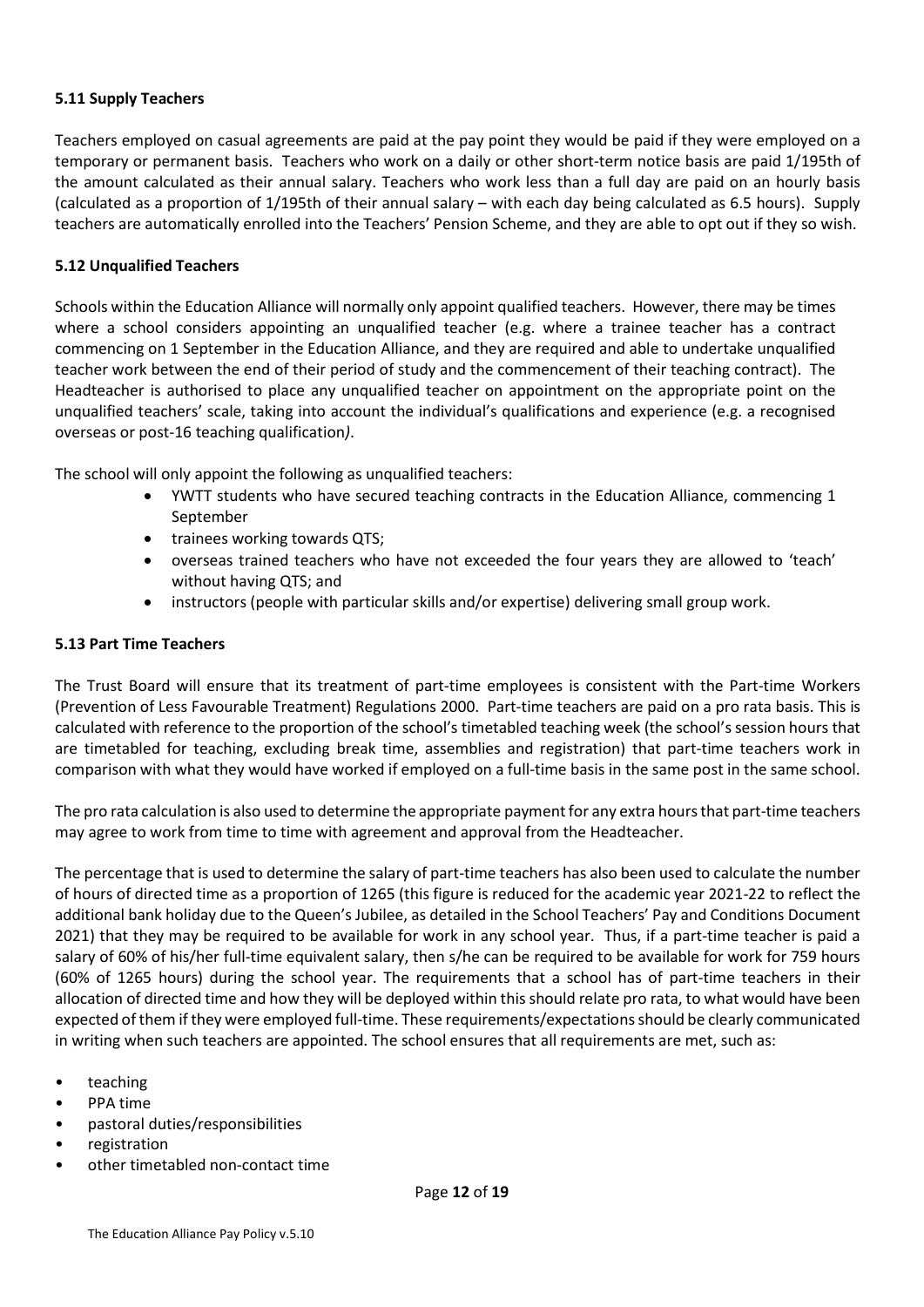- attendance at assemblies
- attendance at meetings both during and outside school session times
- attendance at parental consultation evenings
- training days

Part-time teachers must work such reasonable additional hours as may be necessary to enable them to discharge their professional responsibilities effectively. The Trust Board does not require teachers employed on a part-time basis to be available for work on any day of the week or part of any day of the week that they are not normally required to be available for work under their contract of employment. However, there may be times where there is a negotiated agreement between the employee and the Headteacher and such matters may attract additional payment or time in lieu. Line managers will work in partnership with part-time employees to find an arrangement that ensures that part-time teachers are able to undertake their duties on any day that they would normally be required to be available for work (e.g. attendance at a parents evening).

Part-time teachers and their managers must ensure when agreeing work goals that they are realistic in relation to the hours the teacher works.

#### 5.14 Residential Duties

The Trust Board does not normally make any such payments.

#### 5.15 In Service Training for Teachers (INSET)

The Trust Board has decided not to make any discretionary payments of this kind; as such responsibilities have already been taken into account in the determination of the salary ranges for senior leaders and in the allocation of management costs and time.

#### 5.16 Out of School Learning Activities

Holiday booster sessions will be paid at the rate of £25 per hour for teaching staff and this includes payment for planning and preparation. Time in lieu may be negotiated but will be at the direction and discretion of the school.

#### 6. ASSOCIATE STAFF PAY SCALE

The National Joint Council for Local Government Services has a National Agreement for Pay and Conditions of Service (the Green Book), which applies to associate staff in schools. Associate staff are paid in line with the national pay scale for local government services. As a national pay award had not been agreed at the point of this policy being approved, the Trust Board approved a 2% pay award for associate staff, which has been applied as detailed below. If the national pay award is agreed at a higher rate, the Trust Board agreed to increase the associate staff pay scale in line with the award.

| <b>Spinal Column Point</b> | Salary 2020 | Salary 2021 | Hourly Rate 2020 | <b>Hourly Rate 2021</b> |
|----------------------------|-------------|-------------|------------------|-------------------------|
|                            | 17,842      | 18,199      | 9.25             | 9.43                    |
| 2                          | 18,198      | 18,562      | 9.43             | 9.62                    |
| 3                          | 18,562      | 18,933      | 9.62             | 9.81                    |
| 4                          | 18,933      | 19,312      | 9.81             | 10.01                   |
| 5                          | 19,312      | 19,698      | 10.01            | 10.21                   |
| 6                          | 19,698      | 20,092      | 10.21            | 10.41                   |
|                            | 20,092      | 20,494      | 10.41            | 10.62                   |
| 8                          | 20,493      | 20,903      | 10.62            | 10.83                   |
| 9                          | 20,903      | 21,321      | 10.83            | 11.05                   |
| 10                         | 21,322      | 21,748      | 11.05            | 11.27                   |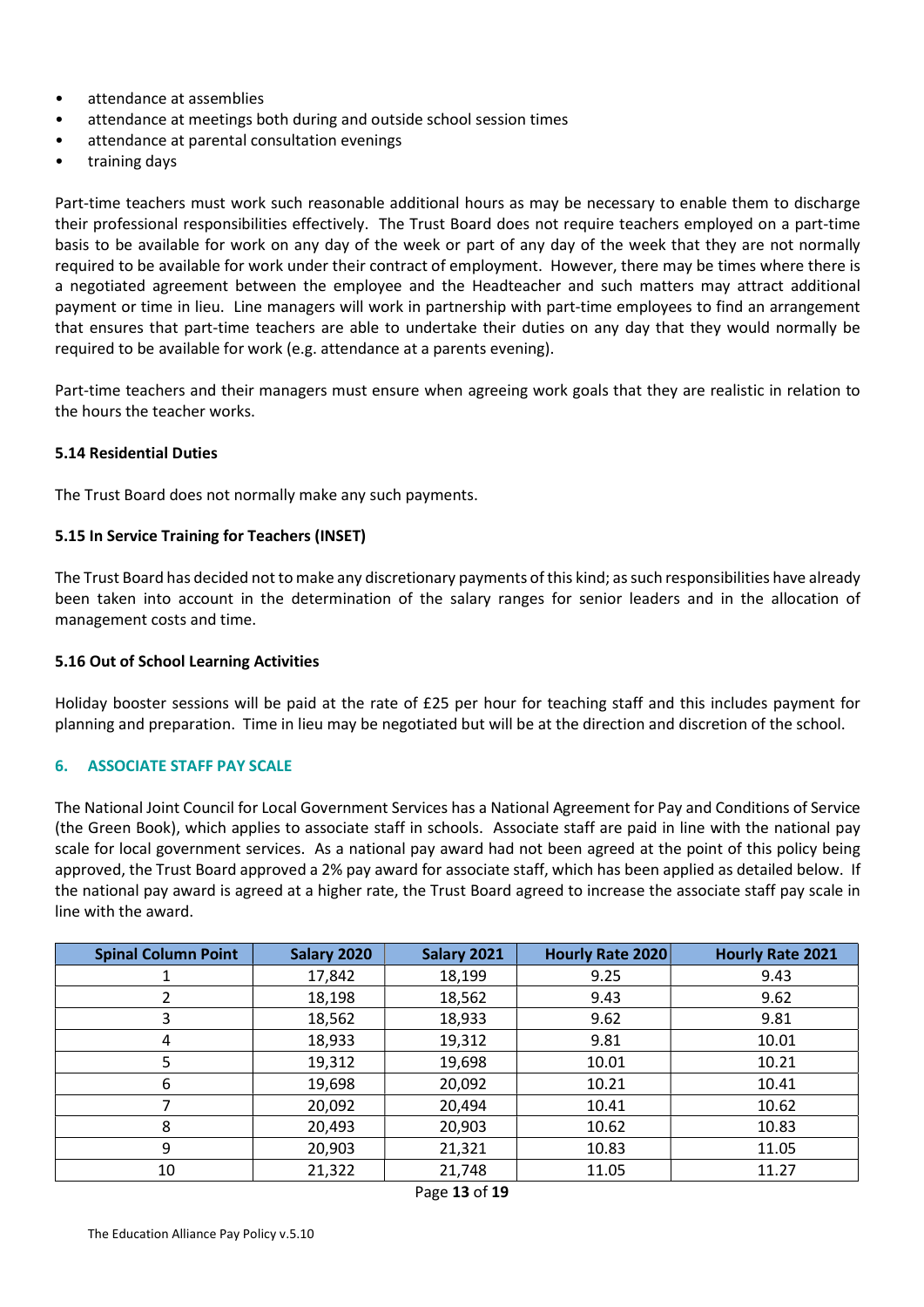| 11 | 21,748 | 22,183 | 11.27 | 11.50 |
|----|--------|--------|-------|-------|
| 12 | 22,183 | 22,627 | 11.50 | 11.73 |
| 13 | 22,627 | 23,080 | 11.73 | 11.96 |
| 14 | 23,080 | 23,542 | 11.96 | 12.20 |
| 15 | 23,541 | 24,012 | 12.20 | 12.45 |
| 16 | 24,012 | 24,492 | 12.45 | 12.69 |
| 17 | 24,491 | 24,981 | 12.69 | 12.95 |
| 18 | 24,982 | 25,482 | 12.95 | 13.21 |
| 19 | 25,481 | 25,991 | 13.21 | 13.47 |
| 20 | 25,991 | 26,511 | 13.47 | 13.74 |
| 21 | 26,511 | 27,041 | 13.74 | 14.02 |
| 22 | 27,041 | 27,582 | 14.02 | 14.30 |
| 23 | 27,741 | 28,296 | 14.38 | 14.67 |
| 24 | 28,672 | 29,245 | 14.86 | 15.16 |
| 25 | 29,577 | 30,169 | 15.33 | 15.64 |
| 26 | 30,451 | 31,060 | 15.78 | 16.10 |
| 27 | 31,346 | 31,973 | 16.25 | 16.57 |
| 28 | 32,234 | 32,879 | 16.71 | 17.04 |
| 29 | 32,910 | 33,568 | 17.06 | 17.40 |
| 30 | 33,782 | 34,458 | 17.51 | 17.86 |
| 31 | 34,728 | 35,423 | 18.00 | 18.36 |
| 32 | 35,745 | 36,460 | 18.53 | 18.90 |
| 33 | 36,922 | 37,660 | 19.14 | 19.52 |
| 34 | 37,890 | 38,648 | 19.64 | 20.03 |
| 35 | 38,890 | 39,668 | 20.16 | 20.56 |
| 36 | 39,880 | 40,678 | 20.67 | 21.08 |
| 37 | 40,876 | 41,694 | 21.19 | 21.61 |
| 38 | 41,881 | 42,719 | 21.71 | 22.14 |
| 39 | 42,821 | 43,677 | 22.20 | 22.64 |
| 40 | 43,857 | 44,734 | 22.73 | 23.19 |
| 41 | 44,863 | 45,760 | 23.25 | 23.72 |
| 42 | 45,859 | 46,776 | 23.77 | 24.25 |
| 43 | 46,845 | 47,782 | 24.28 | 24.77 |

# 7. COMPLAINTS/APPEALS

In the first instance, staff are encouraged to discuss any concerns they may have regarding pay decisions with their line manager or senior leadership link at an informal meeting. This will allow staff to respond to the reasons given for making the decision and present any evidence or raise any issues they may have. Following the informal discussion, if a member of staff is still dissatisfied with the outcome, they would formal the formal appeal process as detailed below.

An appeal is usually lodged on the following grounds – that those making the pay decisions:

- failed to apply the policy/procedure properly;
- failed to take account of relevant evidence;
- failed to have proper regard for statutory guidance;
- took account of irrelevant or inaccurate evidence;
- were biased; or
- discriminated unlawfully.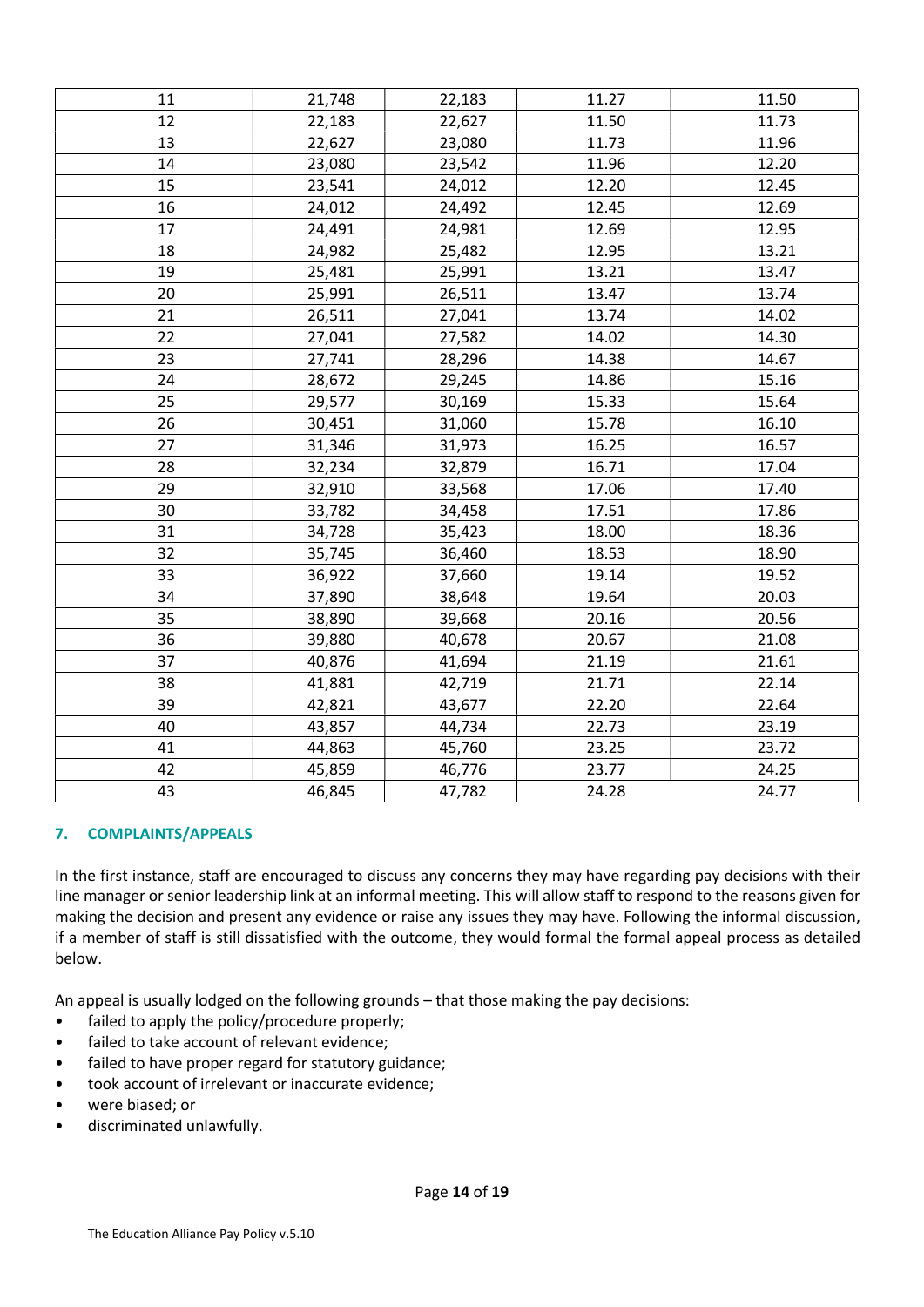An appeal against a pay decision must be submitted in writing within 10 working days of the employee being notified of the decision. The relevant individual or committee (as specified within this policy) will arrange to hear such appeals, and they will provide at least 10 working days' notice. Appellants may be accompanied by a colleague or their union representative at appeal hearings and appeal decisions will be communicated in writing within 2 working days of the decision being made.

The decision of the appeals committee is final and binding on both parties. Such decisions may not be re-opened under the Trust's Grievance Procedure (which will not be used for appeals against pay decisions).

## 8. STARTING SALARIES

Starting salaries vary as the Trust assesses the appropriate starting salary for employees based on a number of factors, including knowledge, experience, recruitment and retention issues, recognising its legal responsibilities and associated risks. Portability of salary will be honoured, therefore teachers will normally be placed on the next point on the scale, which provides them with a pay increase, or if their current pay matches or exceeds the maximum of the scale, they will be placed on the maximum point on their pay scale.

- NQTs are normally placed on point 1 of the Classroom Teacher pay scale.
- The school does not normally recognise any experience other than teaching for the award of an experience point.
- The CEO has delegated powers to negotiate the salary of all teachers within the agreed pay scales detailed within this policy, other than Executive Principal and Headteachers, as their starting salaries should be agreed with the Local Governing Body and the Trust Board.

#### 9. RECRUITMENT AND RETENTION PREMIA AND RELOCATION ASSISTANCE PAYMENTS

The CEO may decide to pay a recruitment and retention premia where there is a clear business case related to difficult to recruit to posts, or where there are, significant retention concerns for difficult to recruit to posts. The CEO will require evidence in relation to market forces, previous historical data, affordability, sustainability and other useful information that details the rationale for the request, alongside the potential impact of not paying a premia and the potential alternatives considered or attempted. The Recruitment and Retention Policy must be followed to ensure fairness and equity in the application of this allowance.

Relocation assistance payments may be agreed by the CEO, where evidence shows that it is necessary to enable recruitment to difficult to recruit to posts (of an amount not exceeding £5,000 in total). The Relocation Assistance Policy must be followed to ensure fairness and equity in the application of such payments.

#### 10. TRANSFER OF UNDERTAKING, PROTECTION OF EMPLOYMENT (TUPE)

When schools and services transfer into the Trust, the Trust adheres to its TUPE obligations, protecting employees at the point of transfer. If employees wish to apply for roles in the Trust following the transfer, they do so on the understanding that they would accept the Trust terms and conditions for their new role.

#### 11. CONFIDENTIALITY

The Trust Board regards all matters relating to the performance and pay of individual staff as confidential. When such confidential matters are discussed in trustee and governor meetings, they will be recorded in the confidential Part B section of the minutes.

#### 12. MONITORING COMPLIANCE WITH AND EFFECTIVENESS OF THE POLICY

Effectiveness and compliance of this policy will be monitored by the HR Department. The Trust Board will oversee the application of this policy, monitoring the overall outcomes and impact of this policy across the Trust each year.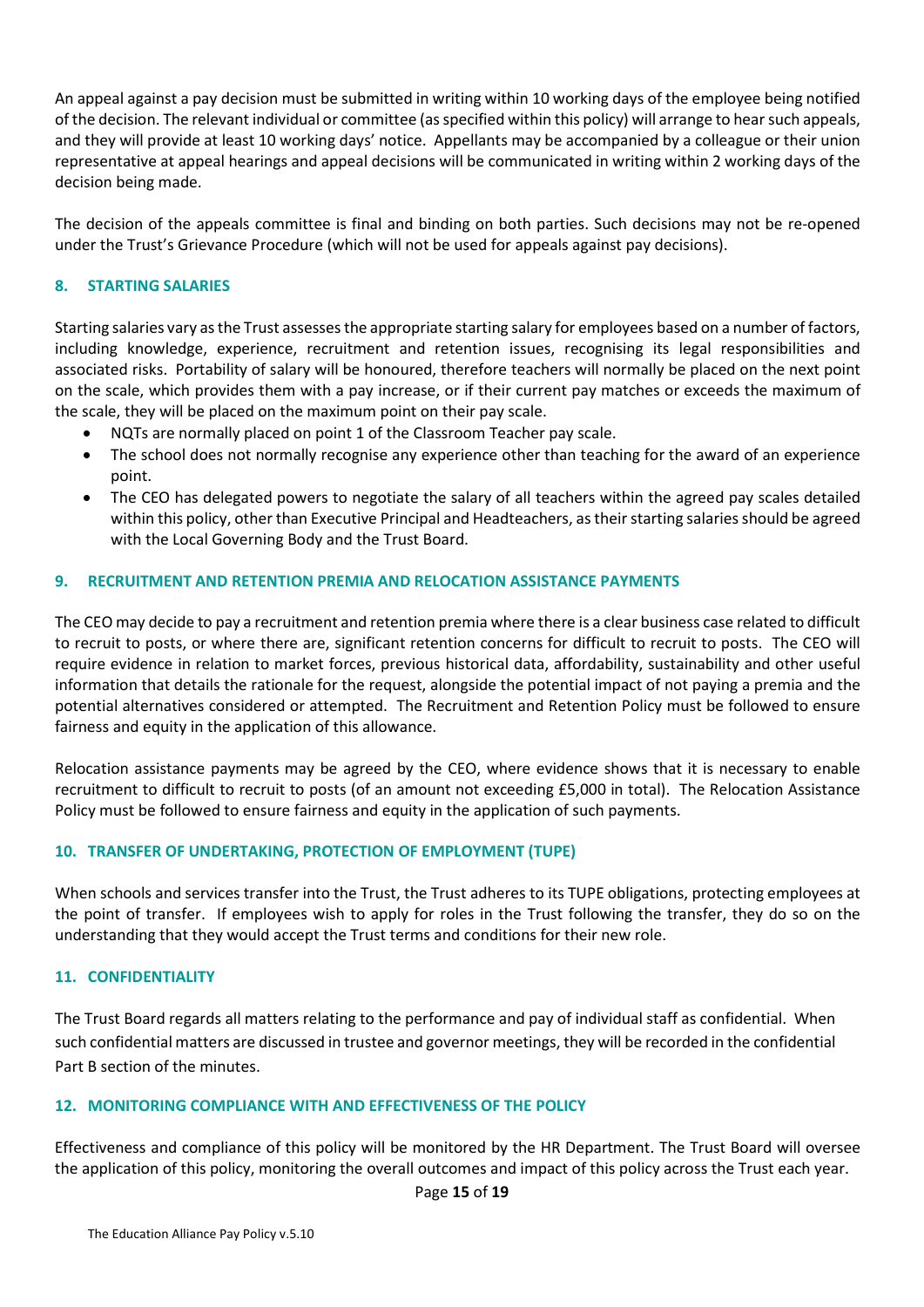#### 13. CONSULTATION

The Trust's recognised Trade Union have been consulted in the review of this policy via the JCNC.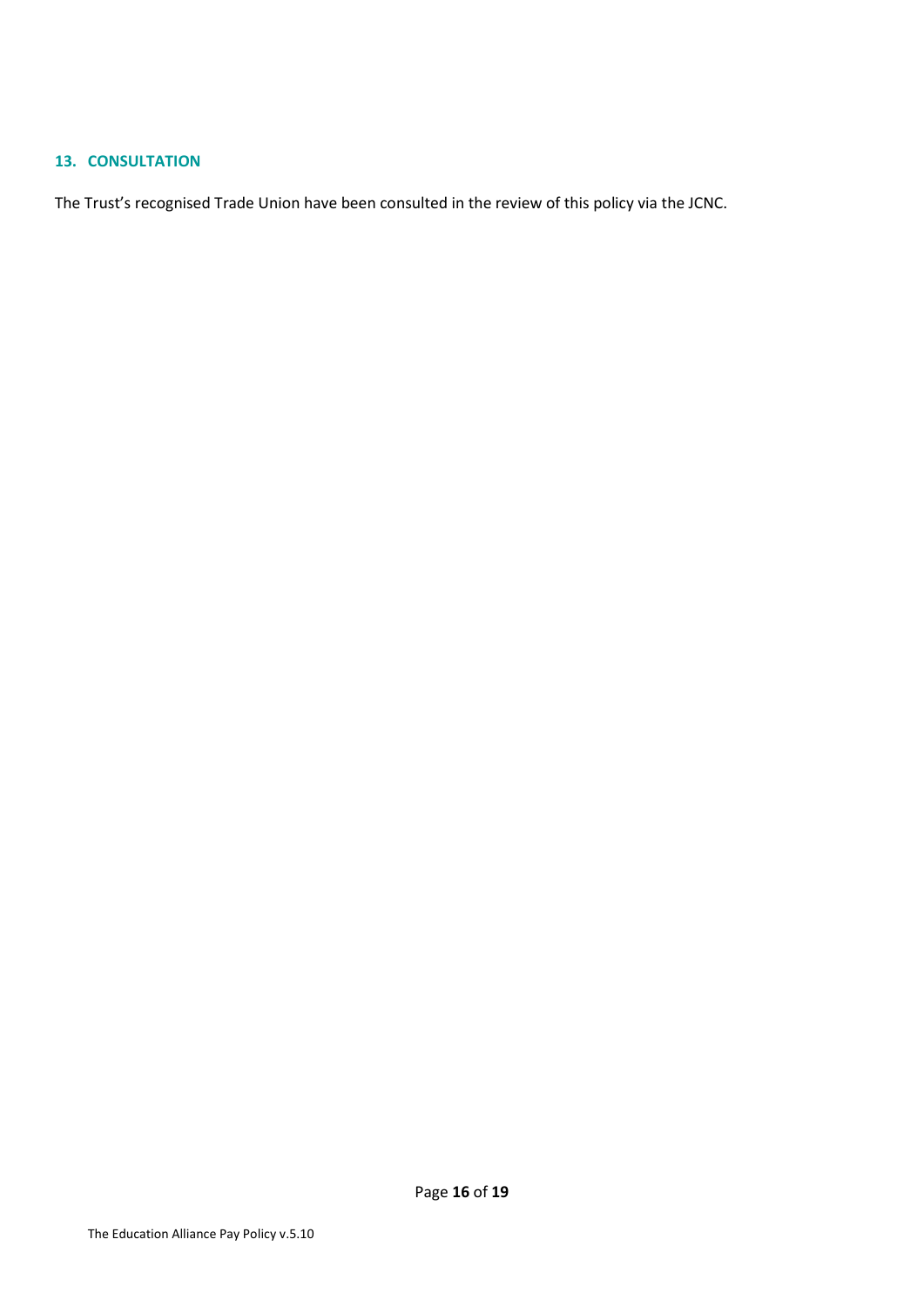## PAY APPEALS PROCEDURE

# Associate staff should use the job evaluation appeal process and associated templates, which can be accessed via the HR Department.

The Education Alliance is committed to ensuring that appeals against pay decisions meet the requirements of the dispute resolution provisions of employment law.

Employees may seek a review of any determination in relation to their pay. Where employees wish to appeal a job evaluation outcome, they should do so via the job evaluation appeals process.

The following list, which is not exhaustive, includes the usual reasons for seeking a review of a pay determination:

That the person or committee by whom the decision was made:

- failed to apply the policy/procedure properly;
- failed to take account of relevant evidence;
- failed to have proper regard for statutory guidance;
- took account of irrelevant or inaccurate evidence;
- were biased; or
- discriminated unlawfully.

The order of proceedings is as follows:

1. The employee receives written confirmation of the pay determination and where applicable the basis on which the decision was made.

2. If the employee is dissatisfied, he/she should seek to resolve this by discussing the matter informally with the decision-maker within ten working days of the decision.

3. Where this is not possible, or where the employee continues to be dissatisfied, he/she may follow a formal appeal process.

4. An appeal against a pay decision must be submitted in writing within 10 working days of the employee being notified of the decision to the Director of HR and Governance.

5. The relevant individual or committee (as specified within this Policy) will arrange to hear such appeals within 20 working days of receiving the employee's written notification to appeal. Appellants may be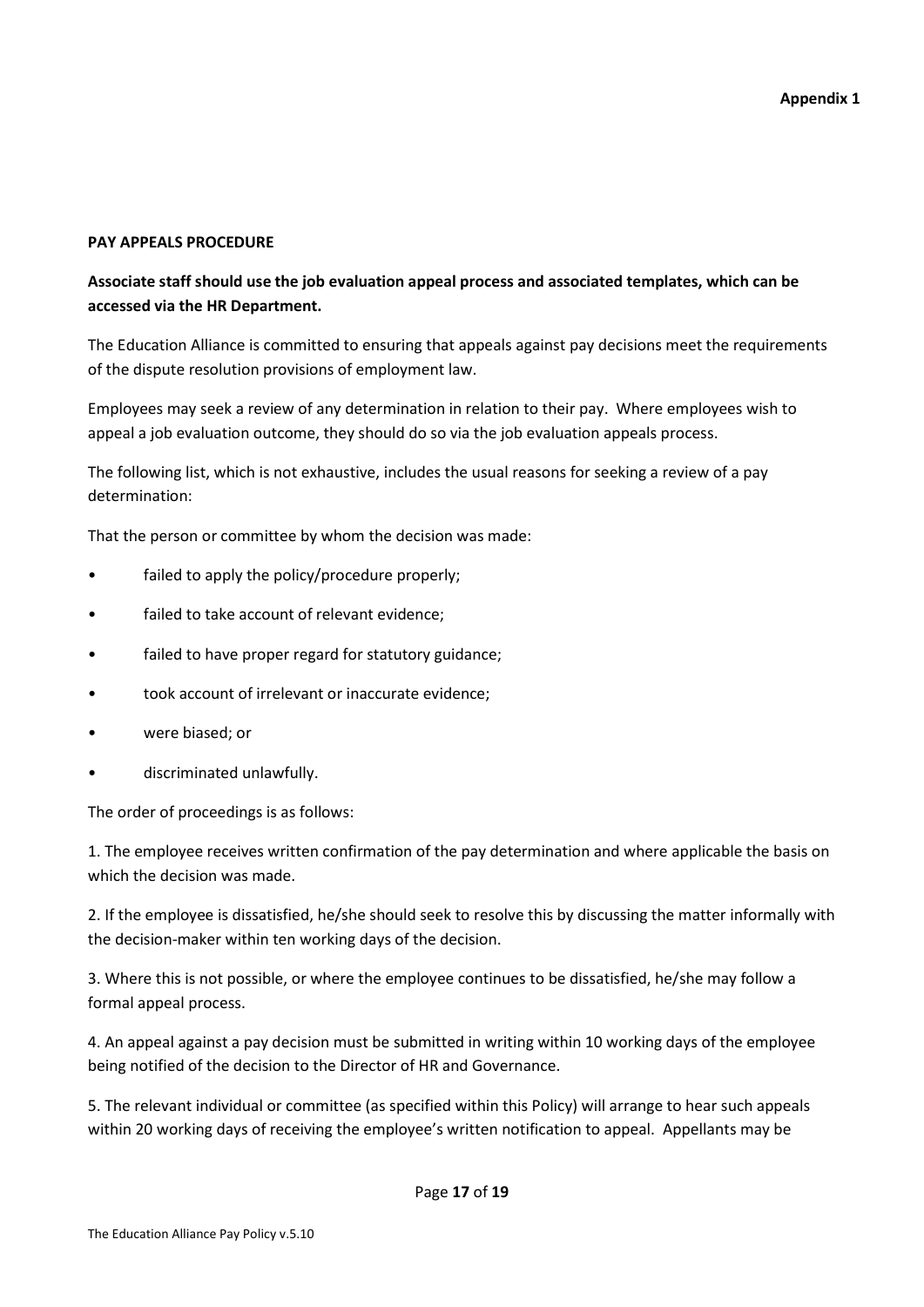accompanied by a colleague or their union representative at appeal hearings. The Director of HR and Governance will provide the person/panel hearing the appeal with advice and guidance.

6. Appeal decisions will be communicated in writing within 24 hours of the decision being made.

7. The decision of the appeals committee is final and binding on both parties. Such decisions may not be reopened under the Trust's Grievance Procedure (which will not be used for appeals against pay decisions).

The order of proceedings is as follows:

1. The employee receives written confirmation of the pay determination and where applicable the basis on which the decision was made.

2. If the employee is dissatisfied, he/she should seek to resolve this by discussing the matter informally with the decision-maker within ten working days of the decision.

3. Where this is not possible, or where the employee continues to be dissatisfied, he/she may follow a formal appeal process.

4. The employee should set down in writing the grounds for questioning the pay decision and send it to the Director of HR and Governance, within ten working days of the notification of the decision being appealed against or of the outcome of the discussion referred to above.

5. The appeal should normally be heard within 20 working days of the receipt of the written appeal notification. The employee will be given the opportunity to make representations in person. The decision of the appeal panel will be given in writing, and where the appeal is rejected will include a note of the evidence considered and the reasons for the decision.

For any formal meeting the employee is entitled to be accompanied by a work colleague or union representative. Each step and action of this process must be taken without unreasonable delay. The timing and location of formal meetings must be reasonable.

Formal meetings must allow both parties to explain their cases.

The procedure for the conduct of formal meetings shall be as follows.

- 1. Introductions
- 2. Chair introduces attendees and explains each person's role
- 3. Chair checks that all parties have submitted the information they wish to be considered by the panel and that all parties have received the paperwork
- 4. Chair explains the format for the appeal hearing:
	- the employee will state their case
	- chair asks questions of the employee/employee representative
	- chair invites panel (if applicable) to ask questions
	- chair may seek additional information or clarification, and may therefore adjourn and then share any additional information with the parties
	- chair provides all parties to ask questions relevant to the information shared
	- chair to sum up rationale for decision and response from employee
	- chair to adjourn hearing to deliberate